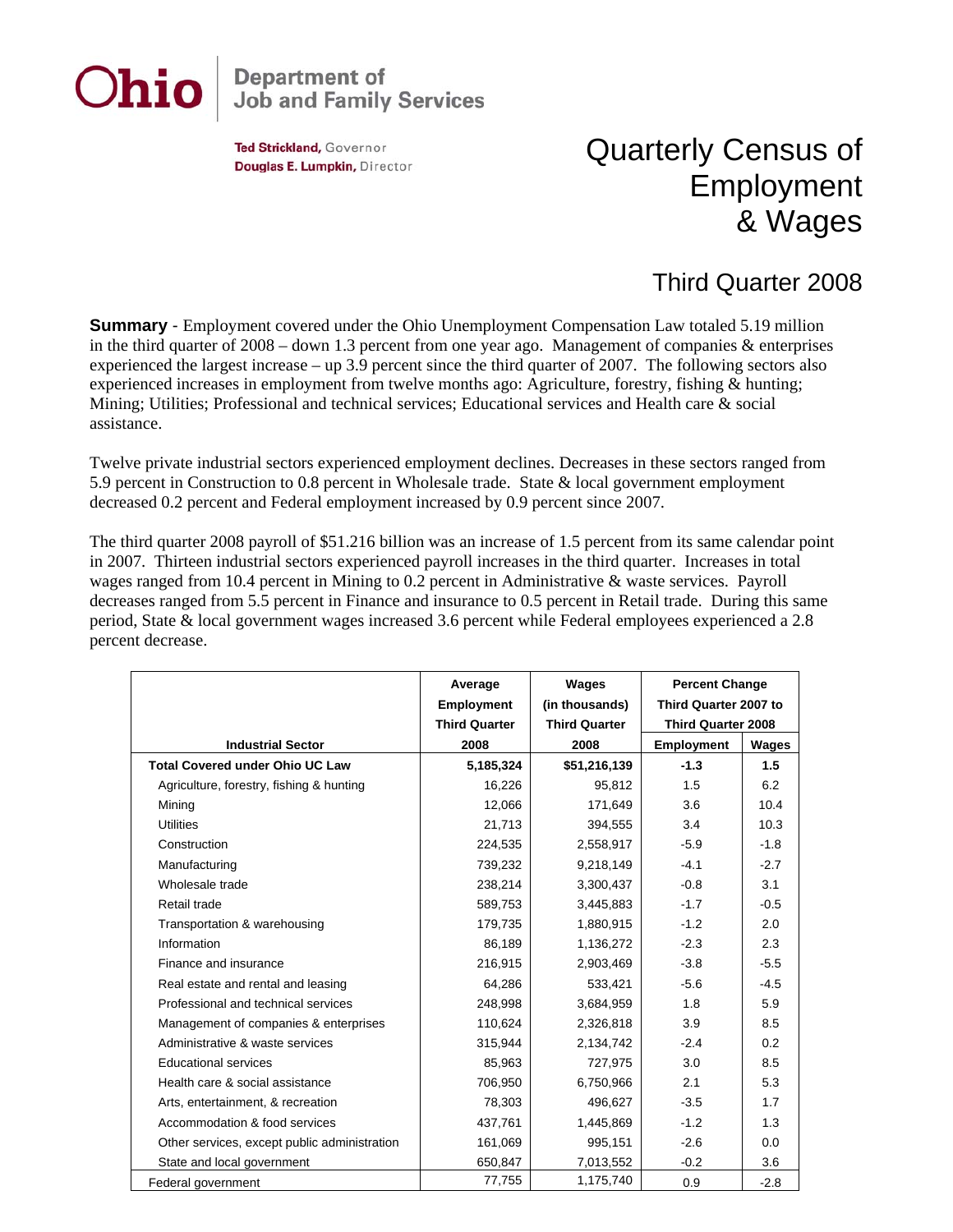None of Ohio's ten largest counties experienced employment increases from their third quarter 2007 levels, although Butler County remained essentially unchanged. Cuyahoga, Franklin, Hamilton, Lorain, Lucas, Mahoning, Montgomery, Stark and Summit Counties all suffered employment declines from one year ago with drops ranging from 4.2 percent in Lucas County to 0.1 percent in Summit County.

Eight of the ten largest counties experienced payroll increases since 2007. Payroll gains ranged from 4.2 percent in Hamilton County to 0.1 percent in Mahoning County. Butler and Lucas Counties experienced payroll decreases since the third quarter of 2007.

|                                        | Average<br><b>Employment</b><br><b>Third Quarter</b> | Wages<br>(in thousands)<br><b>Third Quarter</b> | <b>Percent Change</b><br>Third Quarter 2007 to<br><b>Third Quarter 2008</b> |        |
|----------------------------------------|------------------------------------------------------|-------------------------------------------------|-----------------------------------------------------------------------------|--------|
| County                                 | 2008                                                 | 2008                                            | <b>Employment</b>                                                           | Wages  |
| <b>Total Covered under Ohio UC Law</b> | 5,185,324                                            | \$51,216,139                                    | $-1.3$                                                                      | 1.5    |
| <b>Butler</b>                          | 146,649                                              | 1,415,289                                       | 0.0                                                                         | $-1.0$ |
| Cuyahoga                               | 717,949                                              | 7,873,601                                       | $-2.1$                                                                      | 0.5    |
| Franklin                               | 668,185                                              | 7,350,619                                       | $-1.4$                                                                      | 1.2    |
| Hamilton                               | 509,558                                              | 6,147,565                                       | $-0.7$                                                                      | 4.2    |
| Lorain                                 | 97,480                                               | 882,778                                         | $-0.4$                                                                      | 0.9    |
| Lucas                                  | 209,128                                              | 1,994,255                                       | $-4.2$                                                                      | $-3.7$ |
| Mahoning                               | 101,223                                              | 803,046                                         | $-2.6$                                                                      | 0.1    |
| Montgomery                             | 256,936                                              | 2,614,498                                       | $-2.5$                                                                      | 1.8    |
| <b>Stark</b>                           | 159,810                                              | 1,362,960                                       | $-1.1$                                                                      | 1.2    |
| Summit                                 | 272,197                                              | 2,667,840                                       | $-0.1$                                                                      | 2.1    |
| All other counties                     | 2,046,209                                            | 18,103,688                                      | $-0.9$                                                                      | 2.0    |

The chart that follows presents the percentage of Ohio covered employment in each of the ten largest counties and all other counties combined. Ten of Ohio's 88 counties account for more than 60 percent of the state's covered employment.



**Percentage of Third Quarter 2008 Employment - Ten Largest Counties**